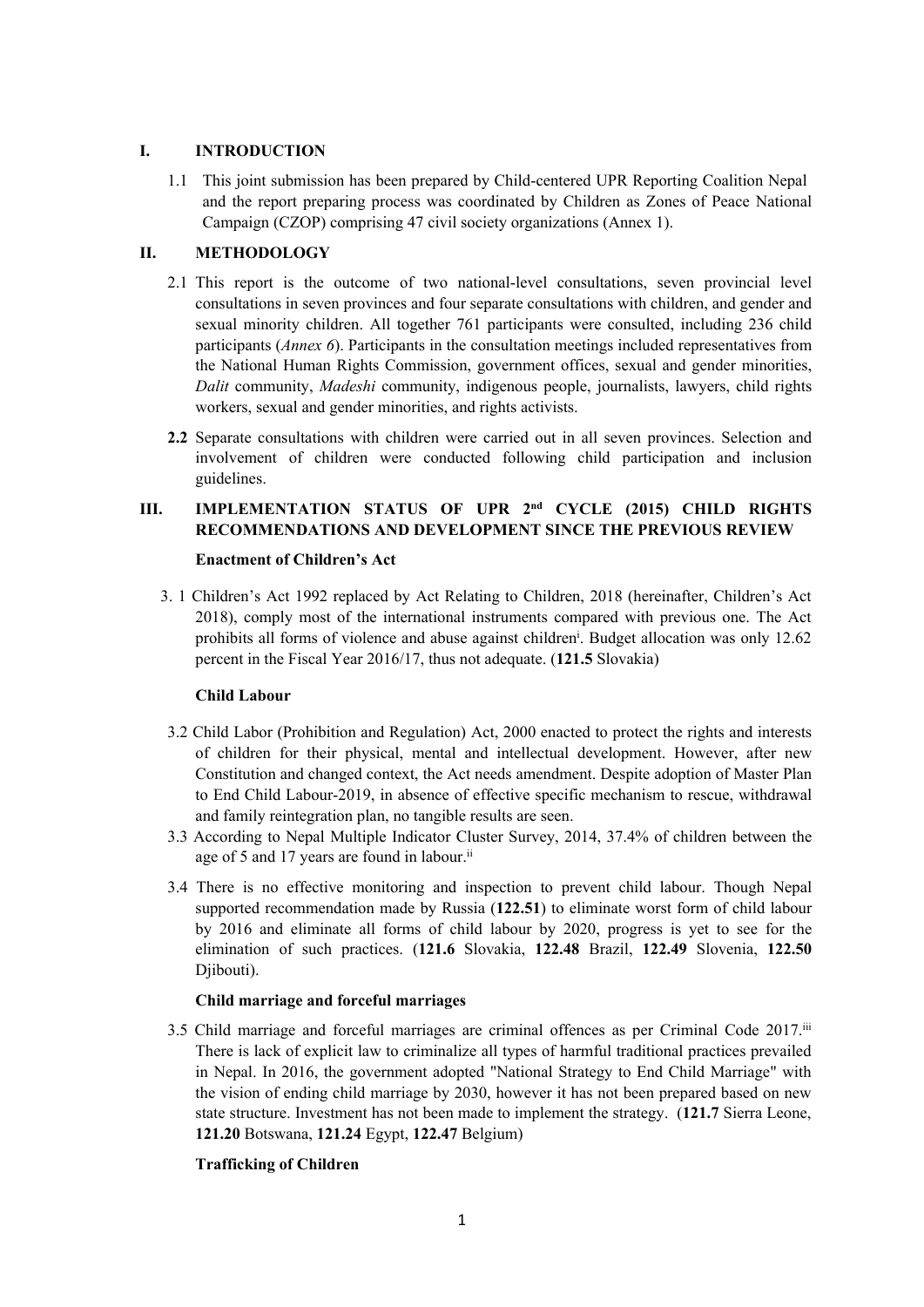3.6 Children'<sup>s</sup> Act 2018, the Penal Code 2017, the Human Trafficking and Transportation (Control) Act, 2007 and Human Trafficking and [Transportation](http://www.lawcommission.gov.np/en/documents/2015/08/human-trafficking-and-transportation-control-rules-2065-2008.pdf) (Control) Rules, 2008 have prohibited and criminalized child trafficking. With the changed structure of governance from centralized to federal model, the Act does not comply on policy, programs and delivery mechanisms. . The Act envisions National Child Rights Council at the federal level and Child Rights Committees at provincial and local levels but there is no specific coordination mechanism between these structures in addressing cases of child trafficking. (**121.8** Timor-Leste, **121.25** Japan)

## **Protection of child victim**

3.7 The Crime Victim Protection Act 2018 mentions about various rights of victims, including right to be protected from threats and violence. However, there is no systematic practice of victim and witness protection. Victims and survivors of gender-based violence are not adequately protected from possible reprisal in case they reported against the perpetrator. (**121.21** Spain)

# **Nationality and citizenship**

3.8 The Constitution of Nepal (2015) mentions that <sup>a</sup> person whose "father or mother" was citizen of Nepal at the time of his/her birth and who has permanen<sup>t</sup> domicile in Nepal gets citizenship by descent. Child of <sup>a</sup> citizen by birth before the commencement of this constitution will acquire citizenship by descent when s/he grows up if "both his father and mother are Nepali citizens". iv This means either of the parents should start the process of acquiring citizenship as early as possible after they go<sup>t</sup> married, if s/he is of foreign origin. A person eligible for citizenship by descent can obtain citizenship certificate in the name of "his/her mother or father". <sup>v</sup> However, acquiring Nepali citizenship by children of parents with naturalized Nepali citizenship in Terai region is still difficult. (**122.2** Canada, **122.67** Hungary, **122.69** Spain, **122.70** New Zealand)

# **Establishment of independent child rights monitoring mechanism**

3.9 Nepal received <sup>a</sup> recommendation for the **<sup>e</sup>**stablishment of <sup>a</sup> special mechanism responsible for independent child rights monitoring (**122.19** Estonia), but there is not such independent child right monitoring body established so far.

### **Protection of vulnerable groups**

3.10 The Children's Act 2018 defined 'children in need of special protection'<sup>vi</sup> and offered protection however, effective implementation of the legal provision is ye<sup>t</sup> to see. (**122.22** Lao People'<sup>s</sup> Democratic Republic)

### **Rehabilitation and reintegration of children affected by armed conflict**

3.11 Children affected by armed conflict have not been rehabilitated and integrated. (**122.29** Namibia)

### **Special internment centers**

3.12 There is serious lack of special detention and internment centers for boys and girls, who come in conflict with law. There are only eight juvenile correction homes which are overcrowded and seriously lack basic facilities<sup>vii</sup>. There is no program to promote their reintegration into society. (**122.66** Chile)

### **Vaccination coverage**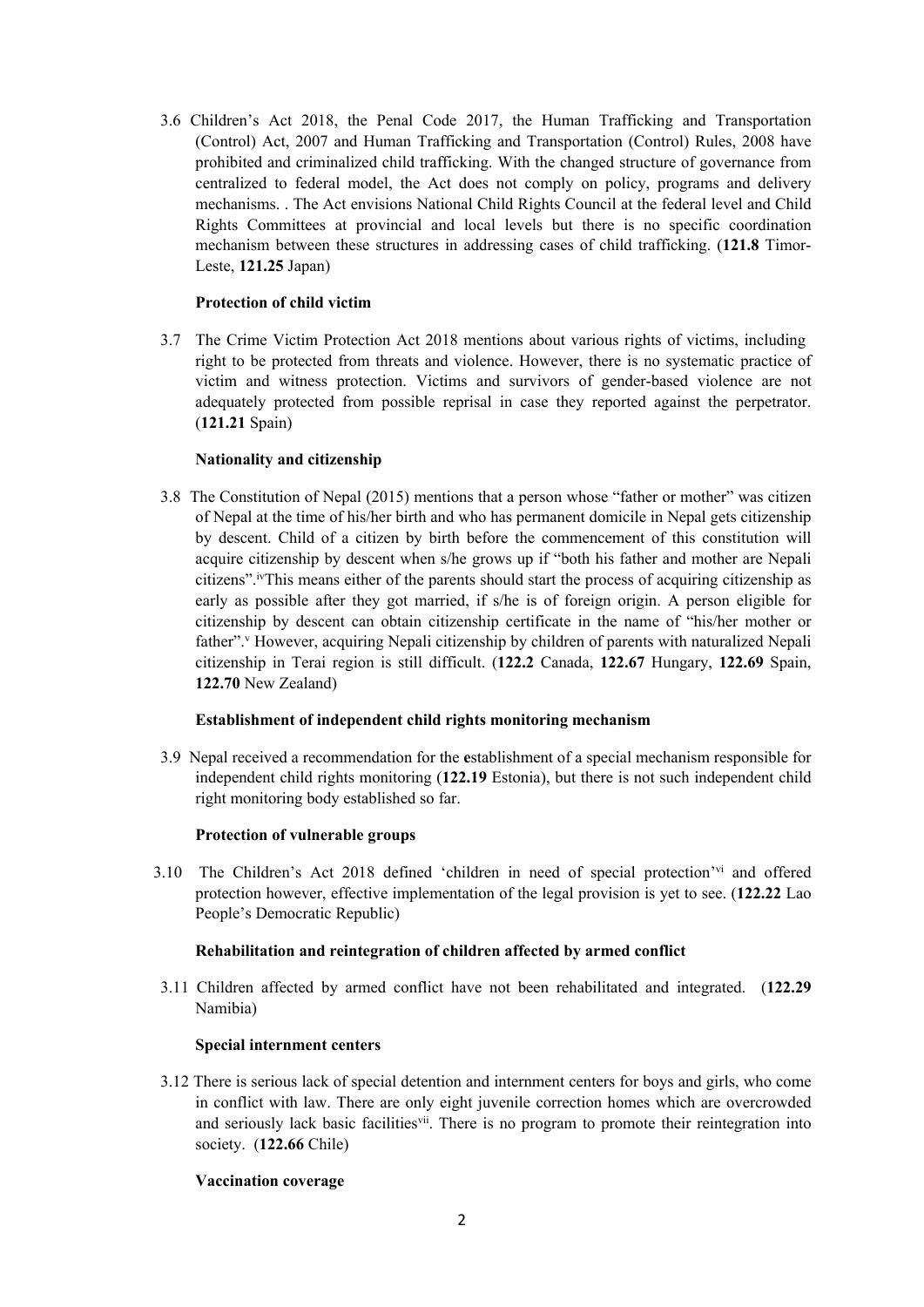3.13 Vaccination coverage is remarkable but because of difficult topography and lack of sufficiently available vaccines, the Government of Nepal (GoN) is yet to reach to  $100\%$ children. (**122.91** Maldives)

### **Infant, child and maternal mortality rates**

- 3.14 Nepal is making its efforts in decreasing the infant, child and maternal mortality rates and increasing average life expectancy. Despite these efforts, mortality rate of children below the age of five years is 39/1000 followed by infant mortality rate 32/1000 and neonatal mortality rate 21/1000.<sup>viii</sup> Infant mortality has declined by 42 percent over the last 15 years, while under-five mortality has declined by 54 percent over the same period.<sup>ix</sup> Childhood mortality is relatively higher in the mountain ecological zone than in the Terai and hill zone and is highest in the Far-western region. The neonatal mortality rate in the pas<sup>t</sup> five years is 33 deaths per 1,000 live births, which is two and <sup>a</sup> half times the post-neonatal rate. The pri-natal mortality rate is 37 per 1,000 pregnancies. <sup>x</sup> According to <sup>a</sup> repor<sup>t</sup> released at the Partnership for Maternal and Child Health (PMNCH) 2014 Partners' Forum in Johannesburg, South Africa<sup>xi</sup>, at the global convention on maternal and new born, Nepal has set an example among 10 fasttrack countries which succeeded to achieve the goal on maternal and child health.<sup>xii</sup> (122.93 Sri Lanka, **122.94** Israel)
- 3.15 Despite having new plans and policies,  $x^{iii}$  problems such as high maternal mortality rates  $x^{iv}$ , low number of doctors<sup>xy</sup> and access to safe abortion show that the measures have been ineffective. Sex selective abortion is in practice despite banned. Fifty-six new mothers died during March 24 to May 31, 2020 in the lockdown situation $x^{x}$

## **Education**

- 3.16 Attendance in early childhood education is only 51% (2010-2018). xvii Net enrollment rate of primary school age children was reported at 94.836 % in Dec 2017.<sup>xviii</sup> This records a decrease from the previous number of 96.767 % for Dec 2016. Adolescents out of school at basic level school aged was reported at 11.172 % in Dec 2017. This records <sup>a</sup> decrease from the previous number of 11.77 % for Dec 2016.
- 3.17 Gender gap in public schools is almost closing: for every 100 boys attending public schools there are 99 girls. Nepal'<sup>s</sup> Ministry of Education has launched the global "Education for All" initiatives programs, nonetheless, challenges persist. Net enrolment rates are lower in the hills and mountains. School enrolment rates of children from *Dalit*, minorities and ethnic groups are below the national average. The majority of schools in Nepal do not meet the minimum standard set by the Government.<sup>xix</sup> 1000741 Dalit students in grade 1-8, 1907469 girl students including Karnali Package were benefitted by the scholarship program. 57 Similarly, 106517 students from targeted groups in basic level (children from 22 ethnic nationalities and marginalized group, freed *Kamaiya*, *Badi*, *Haliya*, *Charuwa* etc.) benefitted by the scholarship program. xx Despite the fact of certain improvement in the sector of education, enrollment, participation and retention of children with disabilities (CWDs) is still challenging. Most schools are located in far distance than set standard. This affects the access of children, especially by CWDs. School infrastructures, WASH, teaching-learning methods and tools are not friendly, especially to girls and CWDs.
- 3.18 Free and Compulsory Education Act, 2018 has been enacted to ensure education to all but its implementation is ye<sup>t</sup> to see. (**122.99** Lao People'<sup>s</sup> Democratic Republic, **122.100** Israel, **122.101** Afghanistan, **122.102** Namibia, **122.103** Indonesia, **122.106** Bolivarian Republic of Venezuela, **122.107** Norway, **122.108** Maldives)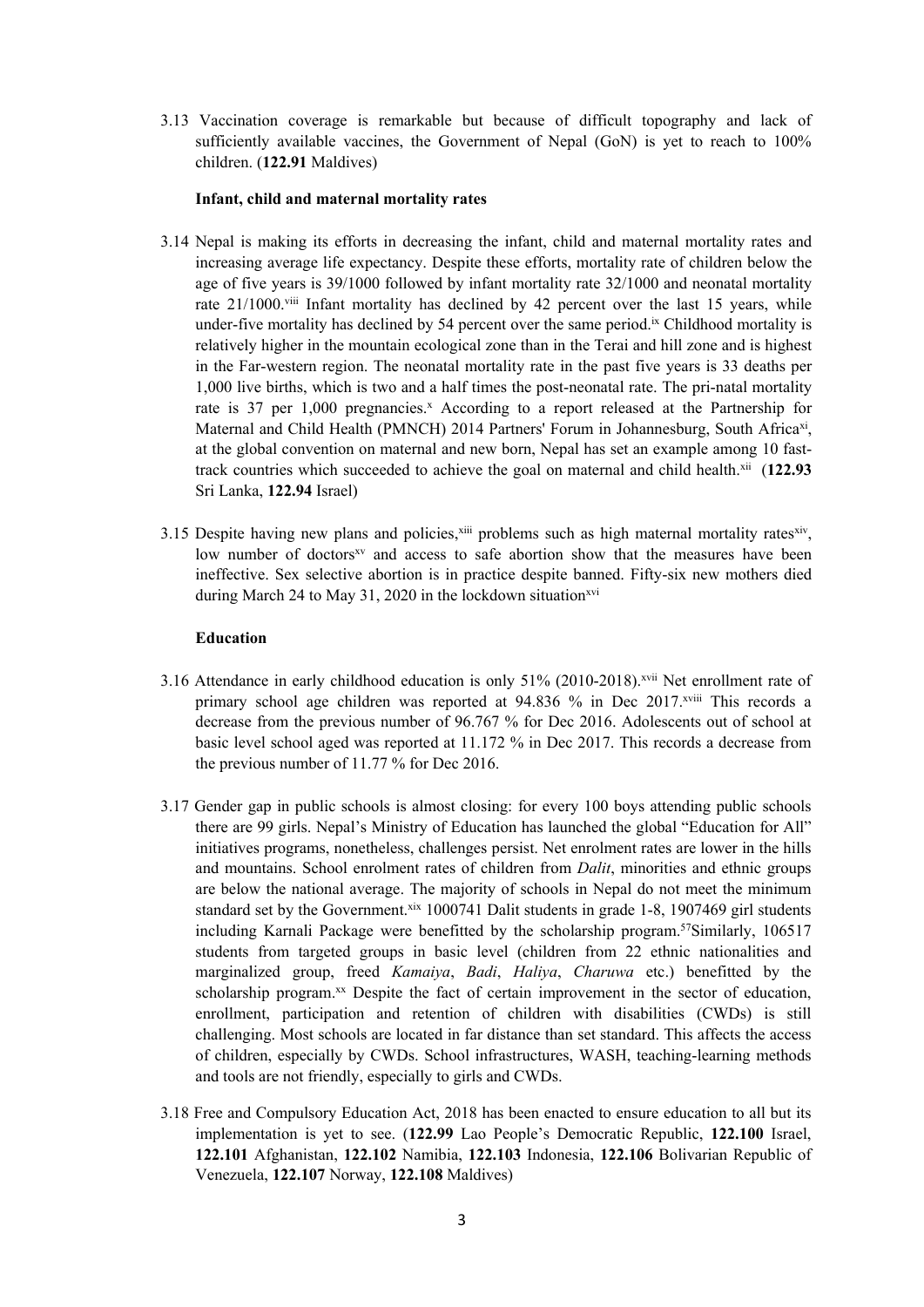3.19 Nepal witnessed massive disparity and inequality in access to education among children from rural and urban sectors, poor and rich families, studying in public and private schools as education was conducted through online systems during COVID-19 related lockdown that went for months. There is high risk of more than 3 hundred thousands of students (estimated) to dropout from school post-lockdown. Thirty percen<sup>t</sup> of children do not have access to alternative teaching-learning approaches.

# **Age of criminal responsibility**

3.20 Nepal noted the recommendation for raising the age of criminal responsibility that currently stands at 10. Nepal'<sup>s</sup> Penal Code 2017, despite newly enacted, and continues to set the age of criminal responsibility at 10. (**123.29.** Chile)

# **Independent Commission for children**

3.21 Nepal noted the recommendation to set an independent Commission for children. National Child Rights Council, <sup>a</sup> newly set-up structure by the new Children'<sup>s</sup> Act is <sup>a</sup> wing of ministry and cannot be considered independent child rights monitoring body. (**124.8** India);

## **Ratification of Optional Protocol on Communication Procedure**

3.22 Nepal noted the recommendation for ratifying the third optional protocol to the CRC on communication procedure and Nepal continues to hold its stand by not ratifying the instrument. (**124.3** Slovakia, Chile, Montenegro)

# **IV. GENERAL LEGAL MEASURES AND HUMAN RIGHTS FRAMEWORK CONCERNING CHILD RIGHTS**

## **4.1 Scope of International Obligations**

- 4.1.1 Nepal ratified the Convention on the Rights of the Child on May 7, 2010<sup>xxi</sup> which came into force on June 6, 2010. The provisions of ratified treaties will prevail if the provisions of domestic laws contradicted with them.<sup>xxii</sup>
- 4.1.2 Nepal has also ratified Optional Protocols to the CRC on the Sale of Children, Child Prostitution and Child Pornography on January 20, 2006 and Involvement of Children in Armed Conflict on 03 January 2007. But it has not ratified the third Optional Protocol on Communication Procedure.

### **Recommendation:**

0 Ratify the Optional Protocol to the Convention on the Rights of the Child on communication procedure.

# **4.2 Constitutional and Legislative Framework**

- 4.2.1 The Constitution of Nepal 2015 guarantees child rights as fundamental rights for the first time in its history. Subsequent enactment of Children'<sup>s</sup> Act 2018 replaced Children'<sup>s</sup> Act of 1992. Nepal has many other laws to deal with children'<sup>s</sup> issues. Some instruments include: Criminal Code, 2017, Criminal Procedural Code, 2017, Human Trafficking and Transportation Control Act (HTTCA), 2007, Crime Victim Protection Act, 2018, Child Labour (Prohibition and Regulation) Act, 2000, Labour Act, 2017, Domestic Violence (Offence and Punishment) Act, 2009 and Citizenship Act, 2006.
- 4.2.2 Nepal also has National Child Policy-2012, National Master Plan against Child Labour-2018-2028, and National Strategy to End Child Marriage-2016.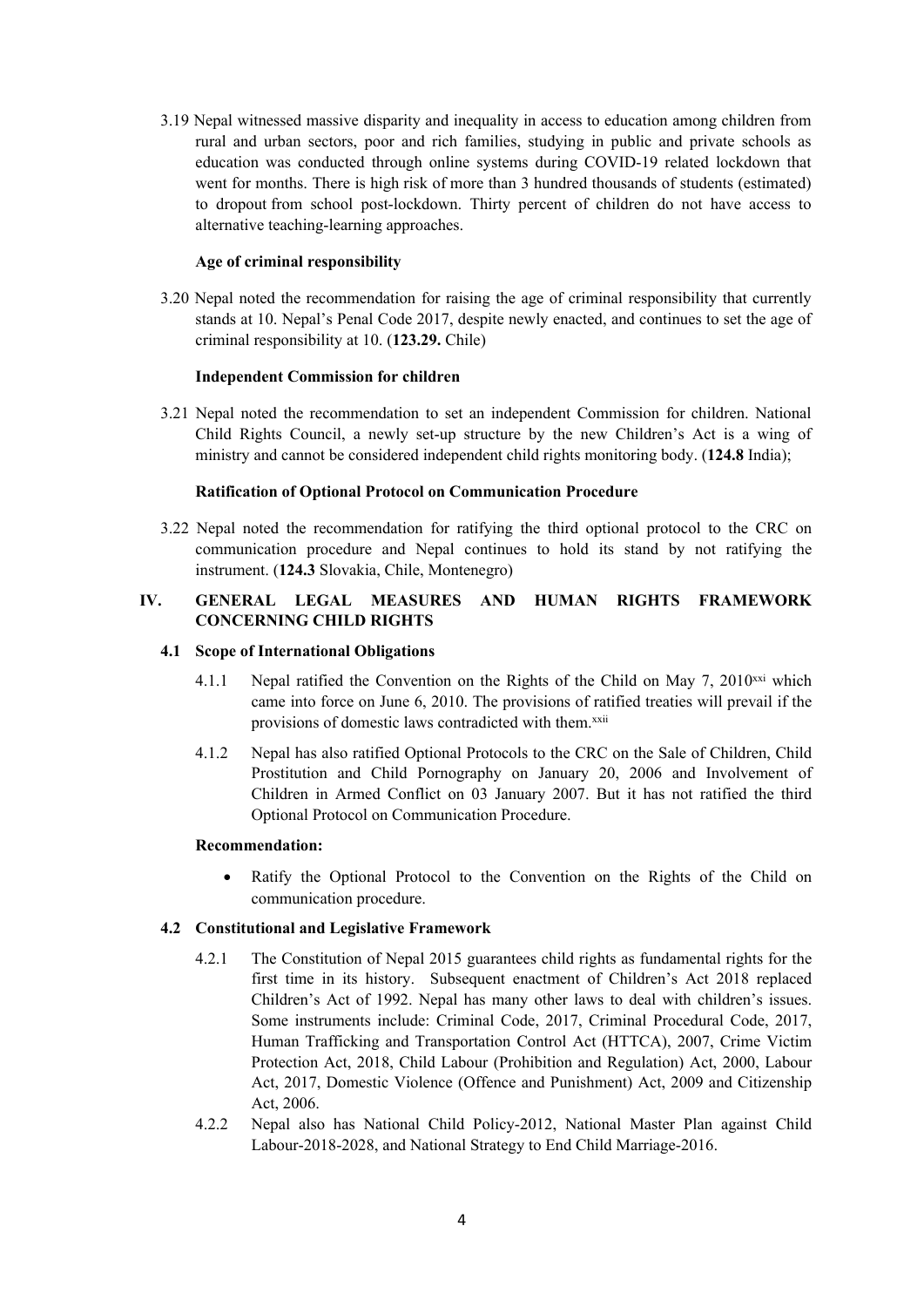4.2.3 Despite these constitutional, legal and policy frameworks, status of Nepalese children remain dismal as the child protection system is not in place or not functional.

## **Recommendations:**

- 0 Take measures to eliminate discrimination on the basis of sex, gender, caste, class, geographical region and other forms in schools, families and communities.
- 0 Amend the Domestic Violence Act, 2009 broadening the definition of sexual harm and domestic violence to include threats of violence, and all types of harm focusing on children.
- 0 Amend the citizenship law to allow citizenship through either parent.
- 0 Amend Child Labour Act 2000 incorporating measures for rescue, reparation, and reintegration.
- 0 Establish effective child protection system in all levels with at least 10 percen<sup>t</sup> investment to children.

## **4.3 Human Rights Institutions, Infrastructures and Policy Measures**

- 4.3.1 There is National Human Rights Commission as <sup>a</sup> constitutional and independent human rights monitoring body established as per Paris Principle. The constitution provides thematic commissions for Women, *Dalit*, Inclusion, Indigenous Nationalities, *Madhesi*, *Tharu,* and Muslim.
- 4.3.2 None of these constitutional commissions explicitly monitor children'<sup>s</sup> rights. However, <sup>a</sup> commissioner at NHRC has been assigned as focal person for children'<sup>s</sup> issue. Many other commissions have not full shape yet.
- 4.3.3 Ministry of Women, Children and Senior Citizen is <sup>a</sup> focal ministry for implementing rights of children. Many other Federal-level and provincial ministries, local governmen<sup>t</sup> and ward level authorities have responsibilities to work for children.
- 4.3.4 In absence of provincial level and local level laws, full functioning of envisioned authorizes like, Provincial and Local Child Rights Committees, and Child Welfare Officers have not started their work yet.

## **Recommendations:**

- 0 Develop indicators of 'best interest of the child' as mentioned in Children'<sup>s</sup> Act 2018 for children in need of special protection.
- 0 Develop guidelines and measures for the investment in children at all tiers of government, allocate at least 10 percen<sup>t</sup> for the child protection and participation.
- 0 Establish 'independent' child rights monitoring body.
- 0 Accelerate enacting provincial and local level laws for the full protection of child rights.

# **V. IMPLEMENTATION OF INTERNATIONAL HUMAN RIGHTS OBLIGATIONS CONCERNING CHILD RIGHTS**

# **Implementation of CRC and CEDAW Concluding Observations**

5.1 The concluding observations on the combined third to fifth periodic reports of Nepal (2016) pointed out elimination of all forms of discrimination, stigmatization and social exclusion of Dalit children<sup>xxiii</sup>, awareness raising for ending gender discriminatory and patriarchal mindset, consideration of best interest of the child in all decision making, respec<sup>t</sup> the views of children, accelerating efforts to ensure birth registration, citizenship through either of the parents, evaluation of previous work plans, establishment of inter-ministerial coordination and monitoring mechanism, adequate budget allocation, collection of disaggregated data,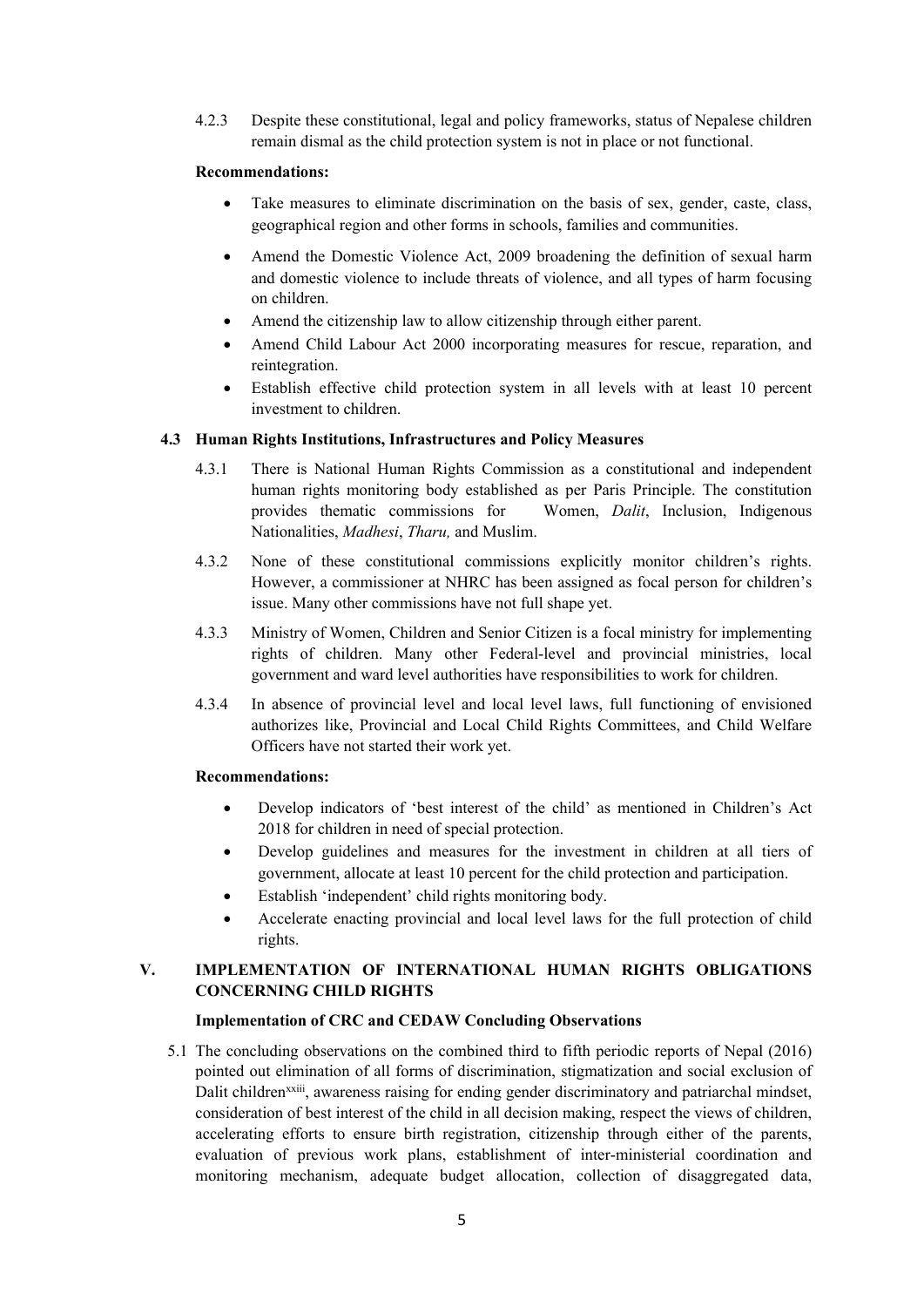guarantee of independence of National Human Rights Commission, guarantee of confidentiality and privacy in all phases of court proceedings, training on child rights for all stakeholders, guarantee of quality health services, discrimination against sexual and gender minority children, guarantee of quality education through teacher'<sup>s</sup> training, development of strategy for the inclusion of children with disabilities, restriction on corporal punishment in schools and other inhuman, degrading treatment, restriction on all harmful cultural practices, stringent laws on adoption and alternative care and their effective implement.<sup>xxiv</sup>

- 5.2 Concluding Observations made by CEDAW Committee have also been raised in the UPR recommendations. These are also interlinked with Sustainable Development Goals (SDGs). Children'<sup>s</sup> Act of 1992 replaced by the Children'<sup>s</sup> Act 2018. In rest of the issues, tangible results are ye<sup>t</sup> to be seen.
- 5.3 CEDAW concluding observation on the sixth periodic report of Nepalxxy highlighted many issues of girls and recommended to eliminate all stereotypes and harmful practices against girl child, including child marriage.<sup>xxvi</sup> Despite 'National Strategy to End Child Marriage' was adopted in 2016, child marriage is still a problem in Nepalxxvii.

#### **Recommendations:**

0 Comply with international human rights obligations and effectively implement recommendations made by Committees on CRC, CEDAW and CRPD to protect children.

### **VI. MAJOR AREAS OF CONCERN**

### **A. Right to life**

#### **i. Sex selective abortion**

6.1 The Department of Health Services reported that <sup>a</sup> total of 98640 Comprehensive Abortion Care (CAC) services have been provided in  $2016/17^{xxviii}$ , out of which, 62% women had received medical abortion service. Compared to fiscal year 2015/16, the proportion of women who had <sup>a</sup> safe abortion and then used contraceptives increased over the last three years, from 71 percen<sup>t</sup> in 2016/17 to 75 percen<sup>t</sup> in 2017/18. The acceptance of pos<sup>t</sup> abortion contraception among medical abortion service users was high compared to among surgical abortion users (medical abortion 82% versus surgical abortion 65%).<sup>xxix</sup>

With the rise of health care services, including clinics and polyclinics, sex-selective abortion is on rise in Nepal. xxx Nepal being <sup>a</sup> male preference society, estimated 20 percen<sup>t</sup> of the more than 70,000 abortions that take place each year are carried out by women who prefer a son.xxxi

### **Recommendations:**

 $\bullet$  Develop measures for the effective implementation of restrictions on practices of sex selective abortion at all levels of government.

#### **B. Right to health, nutrition and development**

### **i. Access to health service**

6.2 In the FY 2017/18, <sup>a</sup> total of 25,678 newborns cases were registered and treated at health facilities. In 2017/18, 2.6 million people were served at 131,382 outreach clinics.<sup>xxxii</sup> Though the practice of birthing in health centers and utilizing health services has increased in Nepal, insufficient drugs, distance, staff unavailability, money and facility hours are the hindering factors for people'<sup>s</sup> access to health services in Nepal.<sup>xxxiii</sup> Gender-based discrimination, social-economic status and distance are significantly associated with access to health care services.<sup>xxxiv</sup>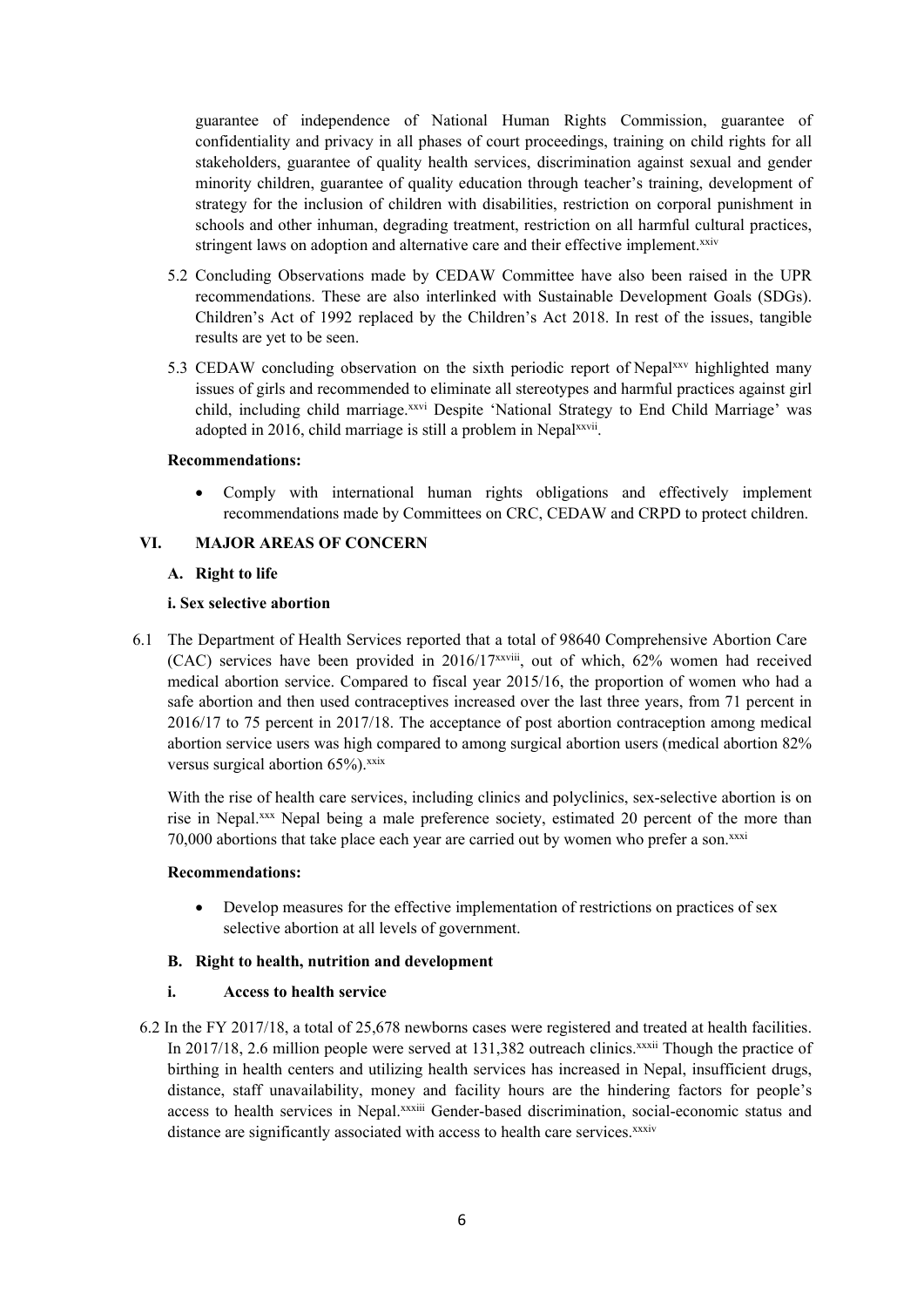- 6.3 Non-communicable diseases are <sup>a</sup> major threat to public health in Nepal that leads cause of death—66 percen<sup>t</sup> of all deaths—in the country. xxxv Among them, heart disease, chronic obstructive pulmonary disease, lower respiratory infection and stroke are the leading killers.<sup>xxxvi</sup> Nepal ranks 111<sup>th</sup> out of 195 in Health Security Index.<sup>xxxvii</sup>
- 6.4 On 24 March 2020, the Government of Nepal imposed a complete 'lock-down'. XXXViii. This caused hindrances to access medical services, medicines and food. Nepal witnessed anxiety and psychological distress among many, including children during the lockdown. More than 12,00 people committed suicide during 74 days of lockdown<sup>xxxix</sup>, out of which 15 were children<sup>xl</sup>. Quarantine facilities were poorly managed and there was no provision of child friendly quarantine facilities.

# **ii. Immunization**

6.5 National immunization coverage of BCG is 92%. xli The coverage of DTP-HepB-Hib3 and OPV3 was 82%. PCV 3 coverage was 80% whereas the coverage of MR1 has decreased to 81%. MR2 coverage was 66%.<sup>xlii</sup> For measles elimination, high coverage of both MR 1 and 2 is required ( $\geq$ 95%). Thus, coverage of both MR 1 and MR 2 is still not satisfactory. In July 2016 JE vaccine was introduced in all remaining districts of the country.<sup>xliii</sup> In FY 2017/18, the coverage of JE vaccine was 80% which has improved significantly to the previous years. The coverage of IPV is only 16% in FY 2016/17 due to shortage of the vaccine.<sup>xliv</sup> Thus, GoN has not been able to reach to all children for immunization.

# **iii. Nutrition**

- 6.6 The National Nutrition Programme is priority of the government. It aims to achieve the nutrition well-being of all people especially of adolescence, pregnan<sup>t</sup> and lactating mother, and children under five. xlv
- 6.7 The percentage of new-born with low birth weight  $\ll$  2.5 kg) was11.9 % in 2017/18.<sup>xlvi</sup> About 70 % of children between 0-23 months old were registered for growth monitoring with an average of 3 visits per child, among them 4.3% were reported as underweight. During growth monitoring, 29.6 % children were exclusively breastfed, 6-8 months who received complementary foods was 30.8%. xlvii
- 6.8 Stunting among children below the age of five years is 36% followed by wasting 27% and severe malnutrition 10%.<sup>xlviii</sup>

# **Recommendations:**

- 0 Guarantee access to free healthcare for children for the effective implementation of laws, policies and directives.
- 0 Take measures to ensure immunization without leaving anyone behind, particularly focusing on children at risk and need of special protection, especially in emergency situations.

# **iv. Right to education**

6.9 As of Department of Education, net enrolment rate for primary level is 97.2, lower secondary level 87.4, secondary level (grade  $9 - 10$ ), 65.9 and higher secondary level (grade  $11 - 12$ ) 22.0 for the year. In the FY 2074/075, <sup>a</sup> total of 7,391,524 children (girls 3,769,124 and boys 3,622,400) were enrolled in grade  $1 - 12$ . The number of students appeared SEE examination is decreased by 5,968 in 2018 than in 2017. The total number of schools was 34,739 in the previous FY, where as it is 35,601 in the FY 2017/2018. On the contrary, the total number of students was 7,446,098 in the previous FY, and is 7,391,524 in the FY 2017/2018. A total of 54,574 students were decreased this year. 2017/2018. Net enrolment rate in all level increased as compared to the last year. School drop-out rates at primary level (grade 1-5) was 3.6%, in lower secondary level (grade 6-8) was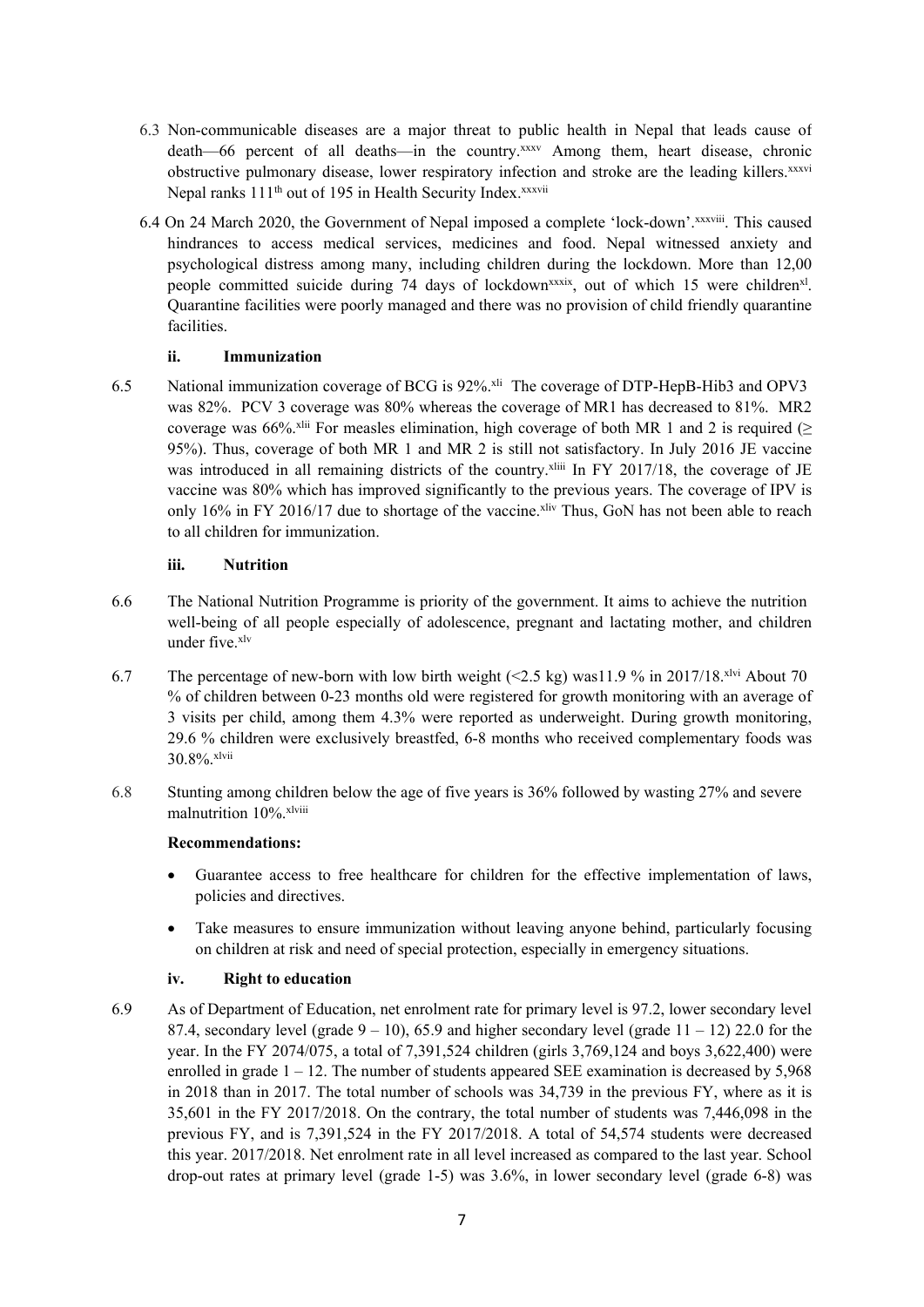4.4% and in secondary level (grade 9-10) was 3.7%. xlix

- 6.10 There is disparity in quality of education among public and private schools in general. Quality education is expensive and not accessible to all.
- 6.11 Inequality in access to education surfaced during COVID-19 related lockdown among the students studying in private and public schools. Most private schools continued teaching through online systems<sup>1</sup> whereas most students in public schools had no access to such technologies<sup>li</sup>

### **Recommendations:**

- 0 Take actions to ensure free and compulsory education for all children.
- 0 Guarantee access to free, compulsory and quality education up to basic level regardless of geographical locations, sex, gender, caste, class without leaving anyone behind, particularly focusing on CWDs, children at risk and need of special protection.
- 0 Guarantee affordable and quality higher level education in all schools regardless of geographical locations.
- $\bullet$  Increase access to education to all children, focusing on children who are in need of special protection.
- $\bullet$ Implement nutritious midday-meal up to basic levels in all schools

## **v. Right to protection**

### **Crimes against children**

- 6.12 Nepal Police investigated 1420 cases of rape against children in 2019/20, whereas, in 2018, only 995 children below the age of 18 years were victimized of rape.<sup>Iii</sup> 211 cases of sexual violence against children and 86 cases of child marriage in the year 2018/19. I There is lack of disaggregated data on actual numbers of crimes of rape, attempted rape, human trafficking and other crimes against children.<sup>liv</sup>
- 6.13 Corporal punishment of students at schools are repeatedly recorded.<sup>Iv</sup> A teacher in Kathmandu was arrested for forcing 34 students of grade VI and VII to slash their waist for scoring low marks in a class test.<sup>Ivi</sup>
- 6.14 During the lockdown caused by COVID-19, cases of sexual abuse, rape, suicide, psychosocial problems among children and online violence against them was on rise. Such cases were not tracked in lockdown.

### **Recommendations:**

- 0 Establish effective child protection mechanism in all levels with adequate human resources and invest to prevent, protect and response for the protection of child rights.
- $\bullet$  Strictly enforce laws, policies and programs to ban corporal punishment against children in all settings.

### **Children in correction homes**

6.15 There are eight child correction homes in operation in eight districts of Nepal.<sup>Ivii</sup> As of November 20, 2018, there were <sup>a</sup> total of 382 (368 boys and 14 girls) children in eight homes but in 2019/20 there are 821 children in these homes. In 2019 alone, 439 children were convicted. lviii One of the triggering factors for the rise in numbers of children in correction homes may be the impact of the consideration of persons below the age of 18 as <sup>a</sup> child which was previously set at 16 years.

### **Recommendations:**

- 0 Increase and improve quality and facilities of juvenile correction homes.
- . Develop correctional measures alternative to imprisonment for juvenile delinquents.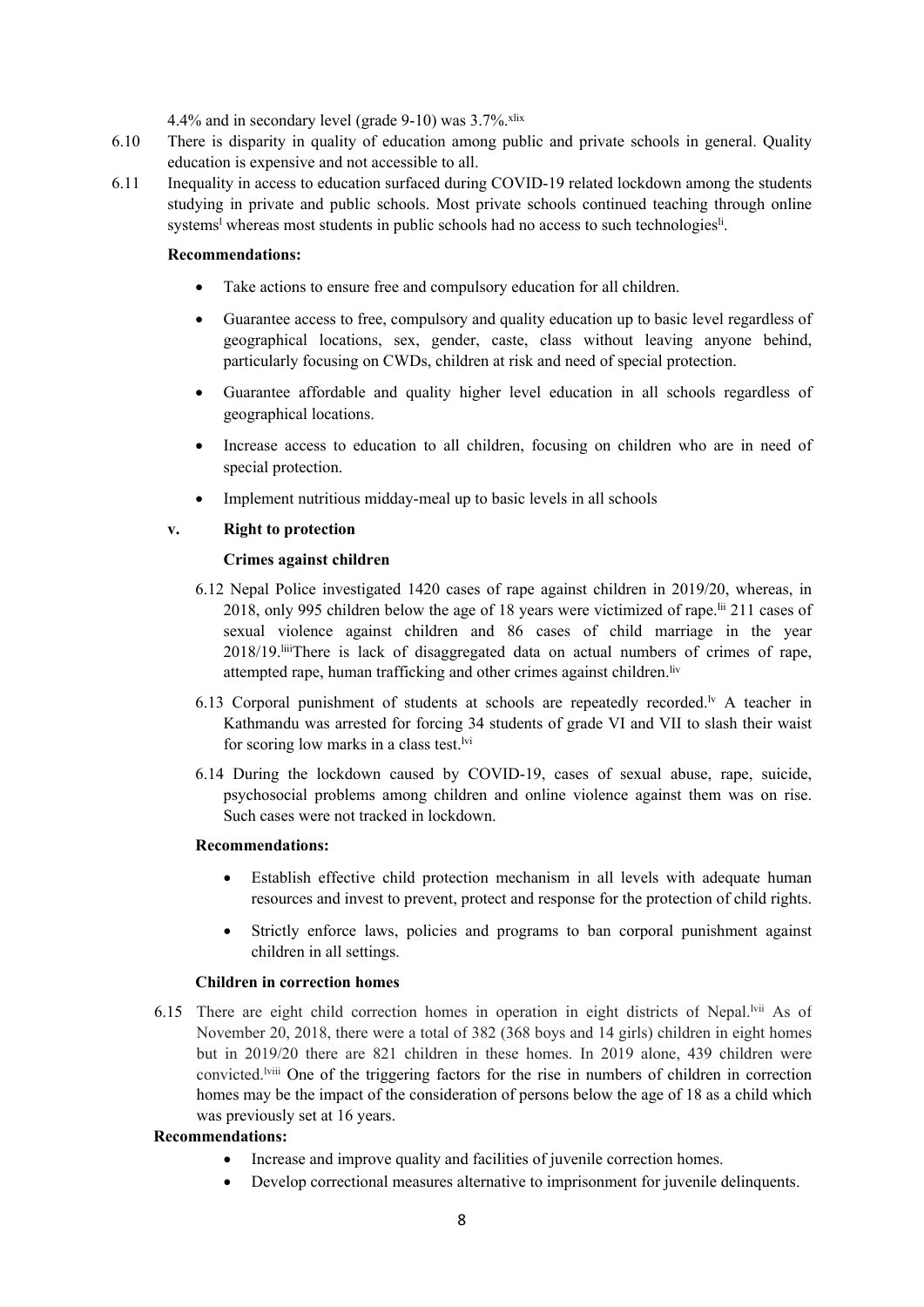## **Trafficked children**

- 6.16 Media monitoring of nine national dailies and two magazines conducted by Alliance Against Trafficking in Women and Children in Nepal, between 14 April 2018 and 13 April 2019, shows that news on trafficking of people aged 0-17 made the most headlines.
- 6.17 On the reports on human trafficking, 50 per cent victim/survivor were in the age group 0-17 while 41 per cent of victim/survivor were between 18-29 years of age. Data shows that many children have been trafficked from the country.
- 6.18 The repor<sup>t</sup> shows 227 media coverage on human trafficking during the period**.** Likewise, 54 per cent of trafficking was cross border. It was also reported that twenty-six per cent of trafficking took place in the name of foreign employment.<sup>lix</sup>

### **Recommendation:**

- Revise and bring HTTC Act, Rules, National Plan of Action and National Policy against trafficking as per federal structure of the country focusing children and adolescents.
- Amend HTTCA 2007 in line with Palermo Protocol addressing the issues of children incorporating the provisions on rescue, reparation, and reintegration. Incorporate perspective of child protection and involve all stakeholders to preven<sup>t</sup> child trafficking.

## **Child Labour**

6.19 Nepal Labour Force Survey 2017/18 states that estimated 2,86,000 children under the age of 17 are involved in waged labour. In absence of rescue, reparation and reintegration plan, child labour is neglected in Nepal.

## **Recommendations:**

- Launch family strengthening programmes to end child labour.
- Prohibit worst forms of child labour and other child labour until the age of 16 and ensure effective implementation of legislation on the minimum wage for children as of adult, if they are legally allowed to work.
- Strengthen and operationalize Child Rights Committees at all levels, invest on them at least 10 percen<sup>t</sup> of total budget and mobilize to prevent, detect and rehabilitate children at risk of abuse, exploitation, neglect and violence.

# **Child Marriage**

6.20 According to the 2019 The State of the World'<sup>s</sup> Children, 40% of female children are married by the age of 15, 10% by age 18 and 56% of male child are married by 18 years. Central Bureau of Statistics in its Population Monograph states that 26.3% children between 10-18 years of age are married.<sup>1x</sup> Among these married population, persons between the age category of 17 and 18 made 75.66 %.<sup>Ixi</sup> There is new and emerging trend of children below 18 getting married in all provinces of Nepal. Girls are more vulnerable to child marriages with harsh consequences.

### **Recommendations:**

- Make Local Child Rights Committee obliged to file cases of crimes committed against children including, child marriage, child labour, abuse and exploitation.
- Promote awareness among children and adolescents on the harm of child marriage and encourage them to marry only after 20 years of age.
- Invest on the implementation of strategic plan to end child marriage.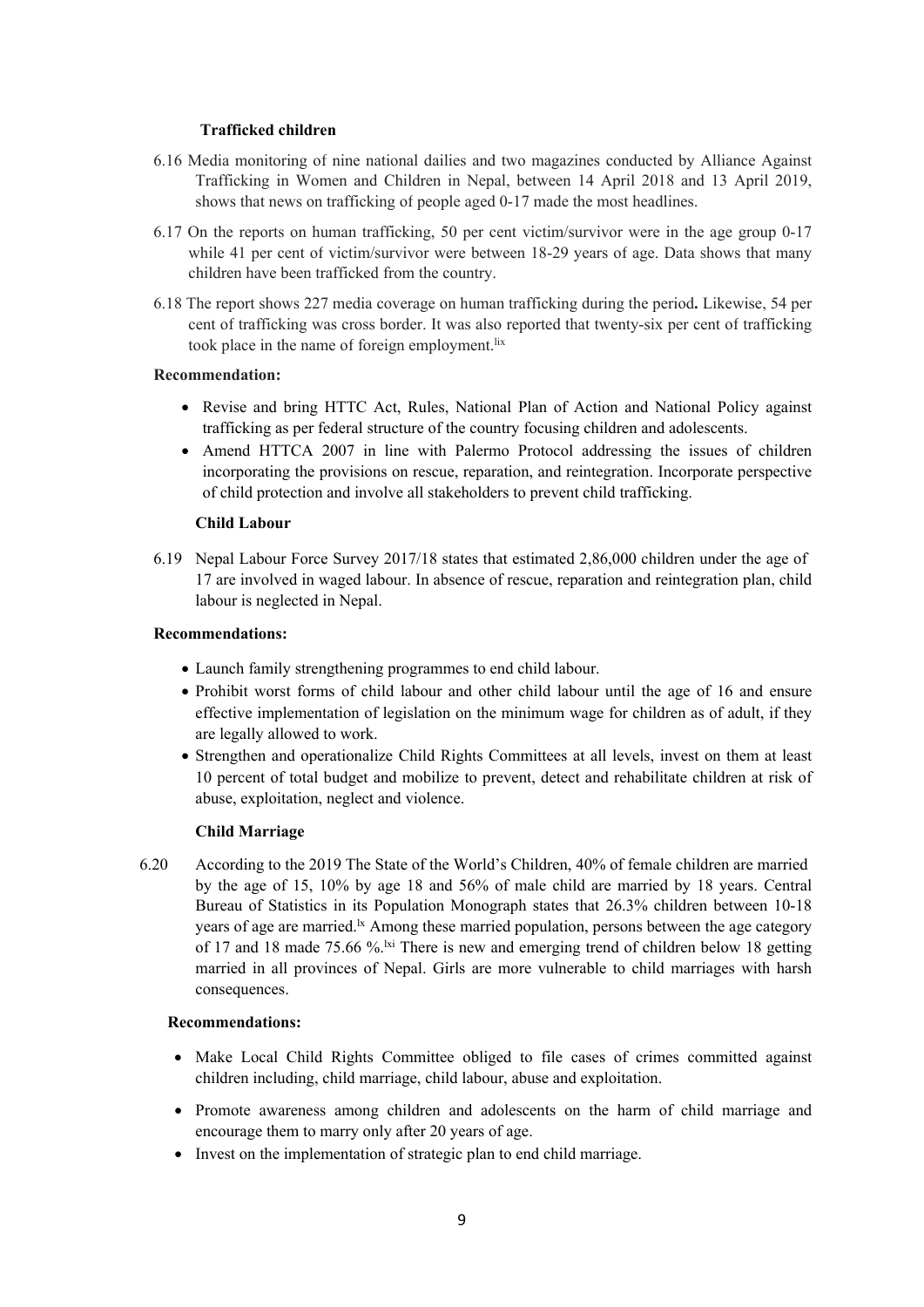## **Birth registration, name and identity**

6.21 The CBS survey provided that 58.1% of children are registered in Nepal. Huge population are not registered and they may left behind in many other governmen<sup>t</sup> provided services and facilities.

# **Recommendations:**

- Conduct <sup>a</sup> study on the problems and challenges in ensuring universal birth registration of children.
- Intensify birth registration of all children, including, children without parents, or children born out of wedlock, or <sup>a</sup> children with <sup>a</sup> single mother.

# **Child sexual abuse and exploitation**

6.22 According to <sup>a</sup> 2010 study, as many as one-third of females working in Kathmandu'<sup>s</sup> adult entertainment sectors are under the age of  $18$ .<sup> $kii$ </sup> Another recent study brought the information that customers prefer young age girls, generally below 18 years for the purpose of sexual exploitation.<sup>Ixiii</sup> Cases of pedophilia and child sex tourism are also in rise in Nepal.<sup>Ixiv</sup>

## **Recommendations:**

- 0 Make Local Child Rights Committee obliged to file cases of abuse and exploitation against children.
- $\bullet$  Endorse Comprehensive School Child Protection Standard including, School Safety, School as <sup>a</sup> Zone of Peace, and Violence Free Schools, measures to address corporal punishment, bullying, sexual abuse in schools, complaint handling mechanism, case managemen<sup>t</sup> and referral system.

### **Street children**

6.23 According to <sup>a</sup> report, estimated 5,000 children are living in the streets of Nepal. Approximately, 1,200-1,500 children are in the Valley alone.<sup>1xv</sup>Within July 15 of 2018, then Central Child Welfare Board rescued and managed 873 street children (boys 783 and girls 90). The Five-year Strategic Direction (2020-2025) of the National Child Rights Council has envisioned of making Kathmandu Valley a city with zero number of street children.<sup>1xvi</sup> Tangible results of governmen<sup>t</sup> initiatives are ye<sup>t</sup> to see.

# **Recommendations:**

- Accelerate taking action as per five-year strategic direction to end children living in streets.
- Intensify implementing its programs for street children with comprehensive child protection strategies.

# **Children without parents and quality of child care homes**

- 6.24 Nepal Multiple Indicator Survey, 2014 shows that 23,132 children between the age of 0 and 17 years are orphan (without both parents), whereas 474,209 children have only one parent. In Nepal there are 15,565 children staying in 533 Child Care Homes (CCH) in 46 districts. Last year there were only 14,864 children in these 533 homes. Evil Beside these homes, there are 17 other rehabilitation centers functional. Ixviii
- 6.25 Many of these child care homes are running in financial constraint compromising quality of care the children should receive. Some cases have been reported that there is involvement of middlemen to bring children in CCH from various par<sup>t</sup> of Nepal, especially, from far-western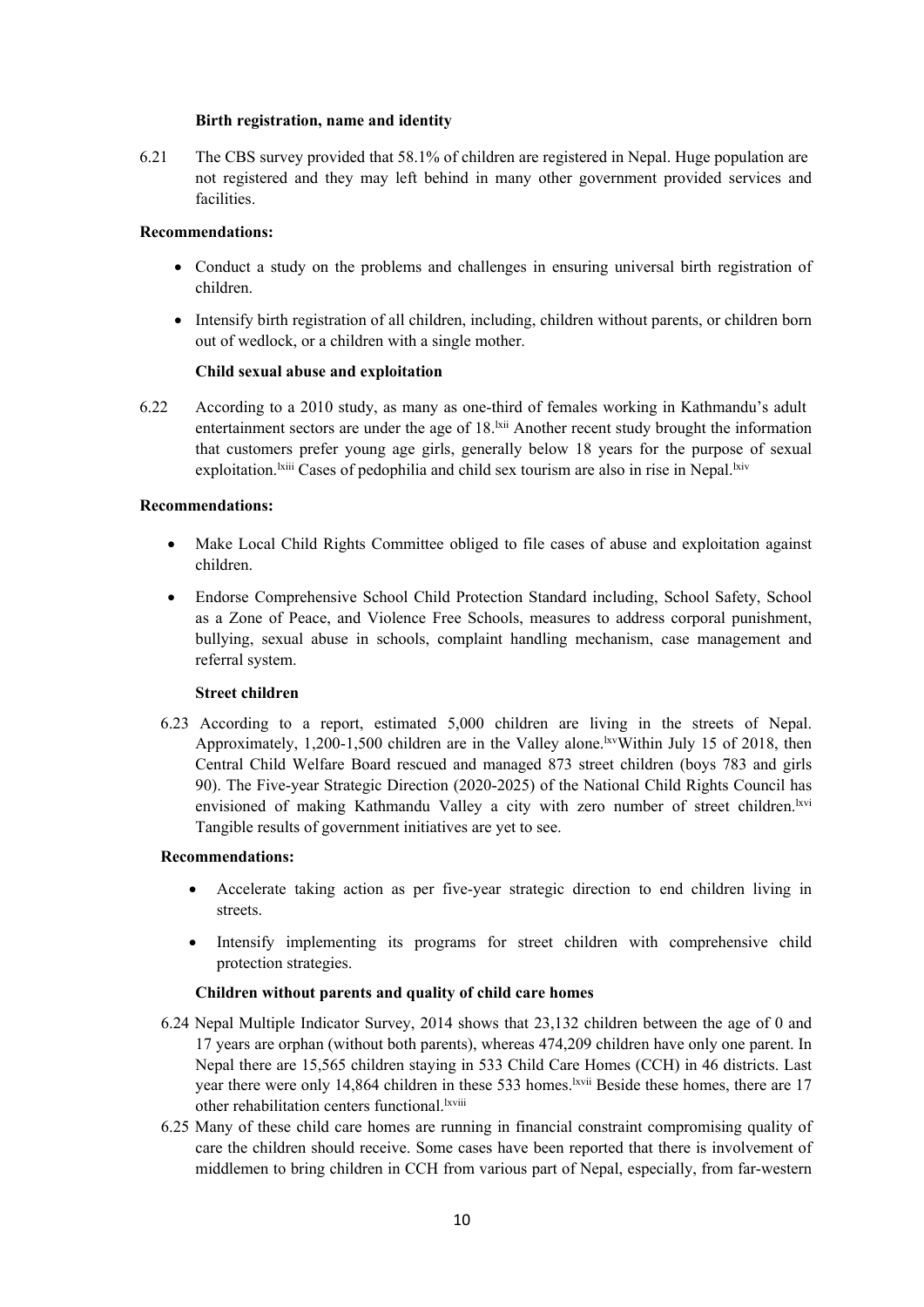remote hills to urban cities like Kathmandu and Pokhara.

- 6.26 A repor<sup>t</sup> claimed that child trafficking in Nepal accounts for <sup>a</sup> large percentage of the children found in orphanages. It is estimated that only 10 percen<sup>t</sup> of children in orphanages were actually abandoned by their families or have no living parents.<sup>1xix</sup> In most cases, parents are found falsifying the documents and claiming their child to be orphan to enroll in CCH.
- 6.27 There is no preparation for during and post-COVID operation of CCH and schools; even cluster-based where cases do not exists.

## **Recommendations:**

- . Enforce Children'<sup>s</sup> Act 2018 and make sure that institutionalization of children as <sup>a</sup> last resort.
- 0 Strengthen alternative care systems and address common practice of institutionalization of children.
- 0 Take actions towards family reintegration of children who have family member but living in child care homes.
- 0 Undertake periodic monitoring of all child care homes, ensure minimum standards and investigate all cases of violence, abuse and exploitation of children staying in these homes. **Children with disabilities**
- 6.27 Children with disabilities lack access to education and adequate social protection. Children with psychosocial and other severe disabilities are often chained, incarcerated and treated in inhuman ways.

## **Recommendations:**

 $\bullet$  Develop community-based suppor<sup>t</sup> system for children with disabilities and guarantee access to education, health services and dignified life.

## **Children in disasters and emergency**

6.28 Nepal is prone to disasters like earthquake, flooding, landslide, including others. There is no framework or mechanism to response children in such situations.

# **Recommendations**

0 Develop response mechanism and invest for children in emergencies.

# **vi. Right to participation**

6.27 Constitution of Nepal and Children'<sup>s</sup> Act 2018 guaranteed right to participation of children in decision making process in families, communities, schools and other public or social entities. However, in absence of regulation and procedures, child participation in decision making processes is in limbo. There are 23,606 child clubs in operation in the country. Children are participating in various social activities through school level and municipality-level clubs, however, child participation is not an established systematic practice in Nepal. Child Friendly Local Governance National Strategy was passed by the GoN in 2011 but has not been amended to ensure meaningful participation of children in changed structure of governance after 2015.<sup>lxx</sup>.

# **Recommendations:**

- 0 Develop guidelines and measures for the investment in children at all tiers of government, allocate at least 10 percen<sup>t</sup> for the child protection and child participation.
- 0 Ensure policy, programmes and measures for meaningful child participation in all setting.

i Section 66(2) and 66(3) of Children'<sup>s</sup> Act 2018.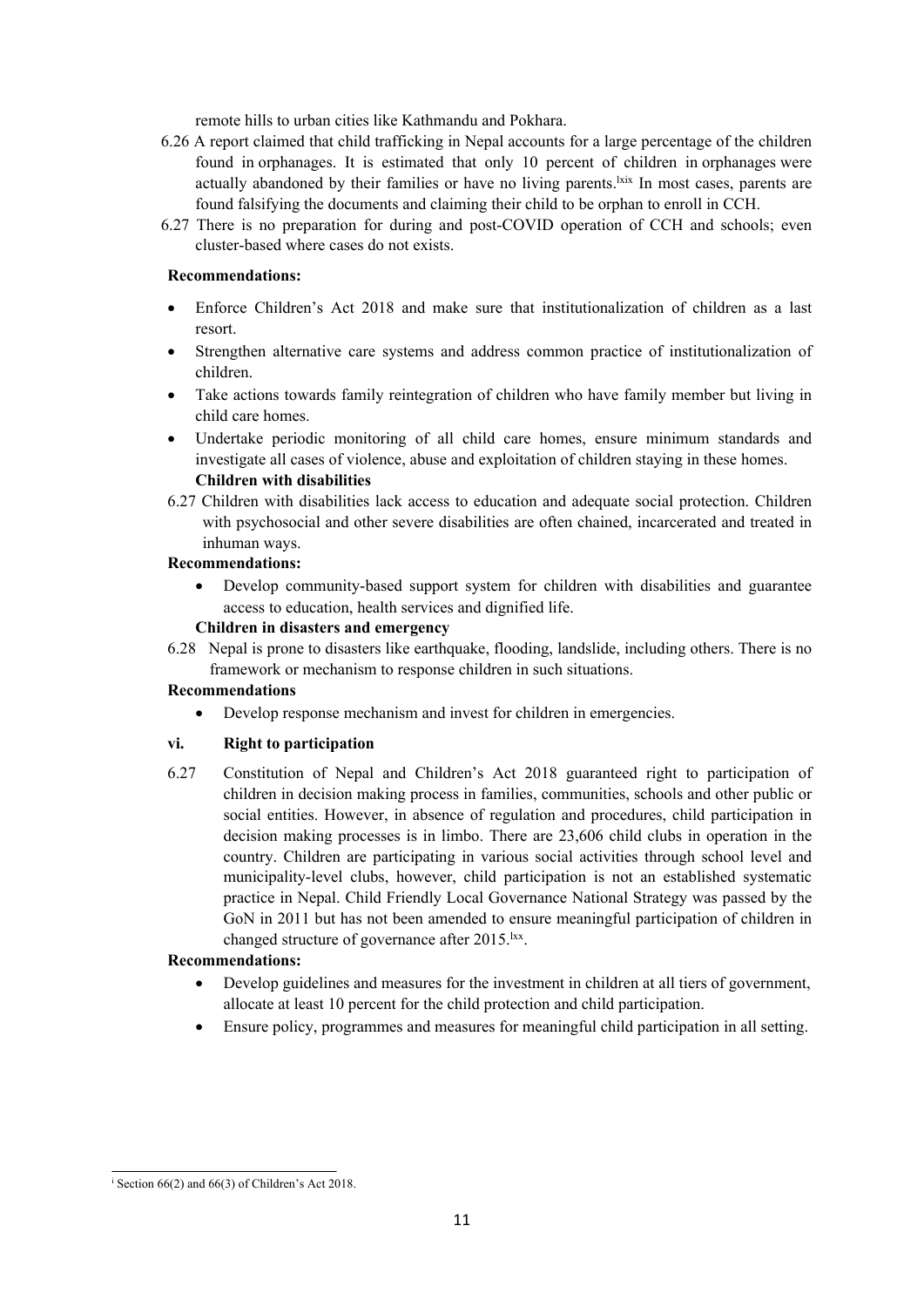- iii The Muluki Penal (Code) Act, 2017, Section 173
- iv Article <sup>11</sup> (3), Constitution of Nepal.
- <sup>v</sup> Article 12, Constitution of Nepal.

vi Section 48, Act Relating to Children 2018.

<sup>vii</sup> Firsthand information from field observation.

ix Demographic and Health Survey, 2011, available at https://dhsprogram.com/pubs/pdf/fr257/fr257%5B13april2012%5D.pdf

<sup>x</sup> Ministry of Health and Population (MOHP) [Nepal], New ERA, and ICF International Inc. 2012. Nepal Demographic and Health Survey 2011. Kathmandu, Nepal: Ministry of Health and Population, New ERA, and ICF International, Calverton, Maryland.

xi Partners' Forum in Johannesburg, South Africa (June 30- July 1, 2014).

xii Gita Sapkota, *Nepal achieves marvelous success in improving maternal, child health*. July <sup>5</sup> 2014, Available at trn.gorkhapatraonline.com xiii The Government of Nepal has formulated its 20-year Second Long-Term Health Plan, 2054- 74 (1997-2017), Nepal Health Sector

- Plans and more recently, New National Health Policy 2014.
- xiv MMR at 229 and IMR at 46 per thousand live births
- Out of 561 doctors required to be working in rural areas there were only 314.

xvi <https://english.onlinekhabar.com/56-new-mothers-died-during-lockdown-60000-pregnant-women-got-deprived-of-healthcare.html> xvii The State of the World'<sup>s</sup> Children 2019, NCRC.

xviii National Census, Central Bureau of Statistics 2017 and Economic Information Center.

xix World Food Programme/Nepal: Overview. Online available at https://www.wfp.org/countries/nepal/overview

<sup>xx</sup> Status Report-2013. Ministry of Education. Department of Education. Government of Nepal.<br><sup>xxi</sup> [https://tbinternet.ohchr.org/\\_layouts/15/TreatyBodyExternal/Countries.aspx?CountryCode=NPL&Lang=EN](https://tbinternet.ohchr.org/_layouts/15/TreatyBodyExternal/Countries.aspx?CountryCode=NPL&Lang=EN)

xxiii Concluding observation of CRC Committee on Nepal'<sup>s</sup> Third to Fifth Periodic Report, Para 21(c)

xxiv Ibid.

xxv Concluding observation of CEDAW Committee on Nepal'<sup>s</sup> Sixth Periodic Report, 2018.

xxvi Ibid. Para 18 and 19.

xxvii Firsthand information obtained from provincial level consultations.

xxviii Annual Report 2074/75 (2017/18) by Department of Health Services.

xxix Department of Health Services, Annual Report 2074/75 (2017/18) Page no. ix. Retrived from [https://dohs.gov.np/wp-](https://dohs.gov.np/wp-content/uploads/2019/07/DoHS-Annual-Report-FY-2074-75-date-22-Ashad-2076-for-web-1.pdf)

[content/uploads/2019/07/DoHS-Annual-Report-FY-2074-75-date-22-Ashad-2076-for-web-1.pdf](https://dohs.gov.np/wp-content/uploads/2019/07/DoHS-Annual-Report-FY-2074-75-date-22-Ashad-2076-for-web-1.pdf)

xxx <https://globalpressjournal.com/asia/nepal/sex-selective-abortion-on-the-rise-in-nepal/>

xxxi Ibid. The United Nations Children'<sup>s</sup> Fund.

xxxii Annual Report by Department of Health Services 2017/18.

xxxiii

[https://www.researchgate.net/publication/234031226\\_People's\\_Perspective\\_on\\_Access\\_to\\_Health\\_Care\\_Services\\_in\\_a\\_Rural\\_District\\_of\\_](https://www.researchgate.net/publication/234031226_People) [Nepal](https://www.researchgate.net/publication/234031226_People)

xxxiv Ibid.

xxxv Nepal Burden of Disease-2017, <sup>a</sup> study repor<sup>t</sup> published by Nepal Health Research Council.

xxxvi The Kathmandu Post, Dec 5, 2019

xxxvii <https://thehimalayantimes.com/nepal/nepal-ranks-111th-in-health-security-index/>

xxxviii [https://www.who.int/docs/default-source/nepal-documents/novel-coronavirus/covid-19-nepal-preparedness-and-response-plan-\(nprp\)](https://www.who.int/docs/default-source/nepal-documents/novel-coronavirus/covid-19-nepal-preparedness-and-response-plan-(nprp)-draft-april-9.pdf?sfvrsn=808a970a_2) [draft-april-9.pdf?sfvrsn=808a970a\\_2](https://www.who.int/docs/default-source/nepal-documents/novel-coronavirus/covid-19-nepal-preparedness-and-response-plan-(nprp)-draft-april-9.pdf?sfvrsn=808a970a_2)

xxxix <https://www.thejakartapost.com/news/2020/06/15/over-1200-people-killed-themselves-during-74-days-of-lockdown-in-nepal.html> xl <https://english.onlinekhabar.com/tag/suicide>

- <sup>xli</sup> Department of Health Services, Annual Report 2017/18, Pg. viii.
- xlii Ibid.

xliii Id.

xliv Id.

xlvi Annual Report by Department of Health Services, FY 2017/18

xlvii Ibid. pg. ix.

xlix Flash I Report, Department of Education, 2017/018

l The GoN issues Alternative Teaching Learning Guidelines for School Students on 31 May, 2020 but hardly 30% of the total students have access to online education. Many schools, teachers, students and guardians know about this guidelines. li <http://english.lokaantar.com/articles/14190/>

<sup>lii</sup> State of Children in Nepal, 2018.

liii <https://cid.nepalpolice.gov.np/index.php/cid-wings/women-children-service-directorate>

liv <https://cid.nepalpolice.gov.np/index.php/cid-wings/women-children-service-directorate>

<sup>lv</sup> <https://thehimalayantimes.com/nepal/bizarre-punishment-teacher-sent-to-custody/>

lvi Ibid.

lviilvii Child Correction Homes in 8 districts of Nepal, namely, Morang,Parsa, Makwanpur, Bhaktapur, Kaski, Rupandehi, Banke and Doti. lviii State of Children of Nepal 2019/20.

<sup>lix</sup> The Himalayan Times, Dec. 5, 2019

<sup>1x</sup> CBS, Population Monograph 2014 Part 2.

<sup>lxi</sup> Ibid.

<sup>1xii</sup> J. Frederick, Trafficking and Exploitation in the Entertainment and Sex Industries in Nepal: A Handbook For Decision Makers

Kathmandu, Nepal: 2010. Terre des hommes Foundation.

lxiii *Minors in Kathmandu'<sup>s</sup> Adult Entertainment Sectors: What'<sup>s</sup> Driving Demand?,* Freedom Fund, 2018.

<sup>1xiv</sup> Source: Center for Legal Research and Resource Development, Legal Aid Section.

<sup>lxv</sup> <https://thehimalayantimes.com/kathmandu/568-children-rescued-from-valley-streets/>

lxvi NCRC. [https://www.ncrc.gov.np/storage/resources/downloads/2019/Nov/27/1574830702Approved%205-](https://www.ncrc.gov.np/storage/resources/downloads/2019/Nov/27/1574830702Approved%205-yr%20Strategic%20Direction.pdf)

<sup>lxviii</sup> Ibid.

lxix Orphanages Fuel Child Trafficking in Nepal. <https://www.borgenmagazine.com/orphanages-fuel-child-trafficking-nepal/>

ii Status of Children in Nepal 2018.

viii State of children in Nepal 2018. CCWB.

<sup>&</sup>lt;sup>xxii</sup> Treaty Act 1990, Sec. 9(1).

xlv <https://www.mohp.gov.np/eng/program/child-health-services/nutrition>

xlviii State of Children in Nepal, 2018.

[yr%20Strategic%20Direction.pdf](https://www.ncrc.gov.np/storage/resources/downloads/2019/Nov/27/1574830702Approved%205-yr%20Strategic%20Direction.pdf) lxvii State of Children in Nepal Report 2019/20.